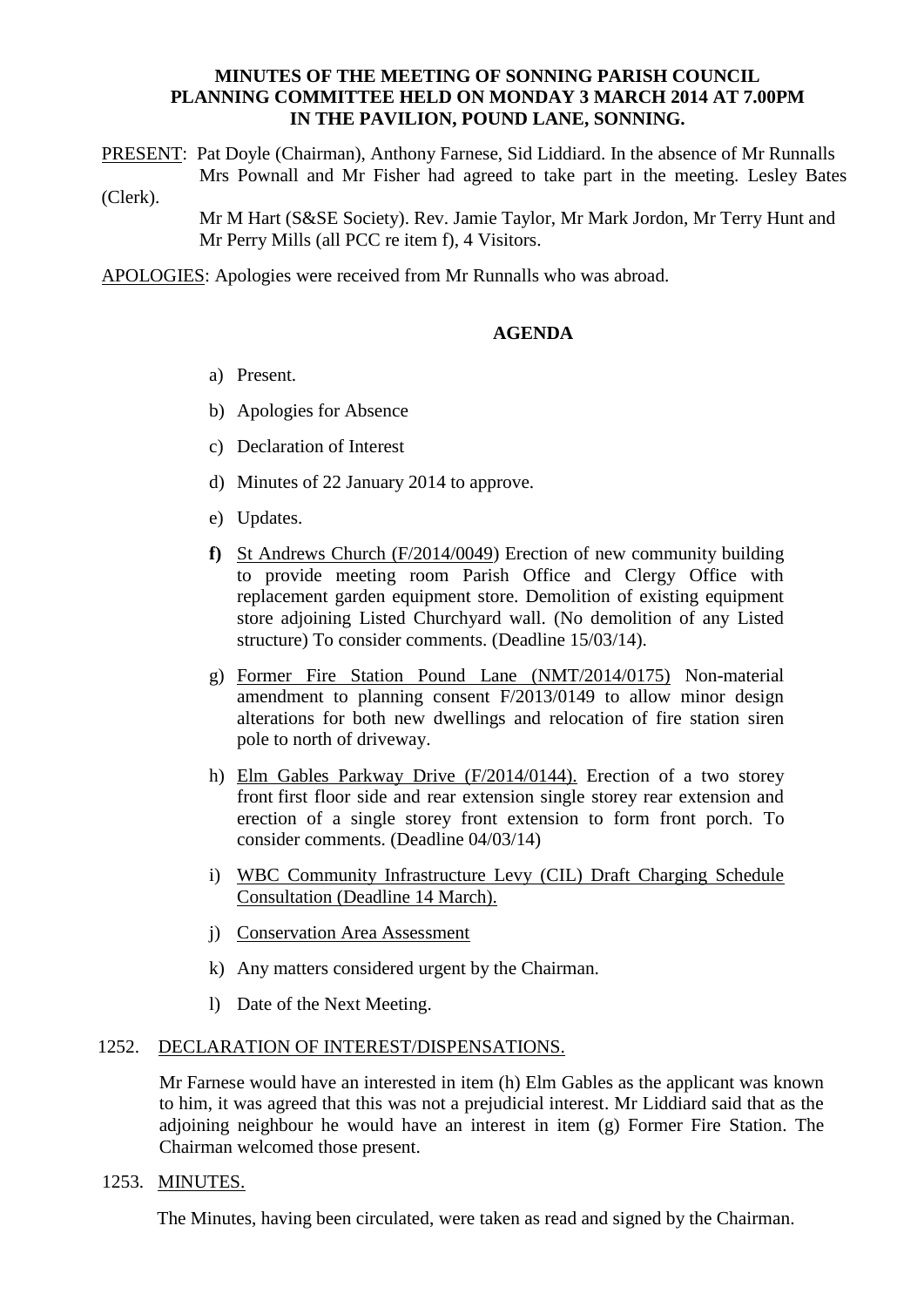## 1254. UPDATES.

The Chairman said that the Managing Development Delivery Supplementary Core Strategy had been adopted and would be the governing document until 2016. Major development sites south of the M4 would produce 13,000 dwellings. The Chairman had looked up the regulations for signs following the erection of hoarding with signs around the Fire Station site. The regulations allowed a maximum of 2.3 sq. metres (if 2 boards joined together to form a single board) for estate agents, surveyors etc. If the advertisement was for residential use or development then the board could not exceed 0.5 sq. metres or 0.6 sq. metres for 2 joined boards.

The Farmhouse application, under permitted development, had been comprehensively refused. A formal planning application was required. A similar development had been refused previously.

#### 1255. ST. ANDREWS CHURCH (F/2014/0049).

The Chairman said that the consultation period had been extended to 15 March as WBC had not consulted all the neighbours.

Site. The Chairman said that the plot was adjacent to the burial ground, which had been an extension of the original in the 1940's and was outside the development area or settlement boundary. CP11 talked about development outside development limits and said that they would not normally be permitted. However CP11 (6) said except where '*Essential community facilities cannot be accommodated within development limits or through the reuse/replacement of an existing building'*. The Wokingham Borough Design Guide, section 8 Rural and Settlement Edge also supported this.

Use. The applicants Design and Access Statement and the Statement by Rev. J Taylor outlined the reasons for the development, the proposed facilities were for the use of Church groups, the existing facilities were too small and a larger unit was required to allow the church community to thrive and meet its future needs. There was no vehicular access to the site and this reflected English Heritage view that it was '*important to keep the Churchyard tranquil'* although they had recognised that the development was '*quite large'*. Under 202, in the Design Statement, it was stated that the site was in the settlement but this was incorrect. The Access Statement mentioned that there was no intention to attract significant new visitors to the site and '*the additional space was for the use by the existing congregation, administrators and clergy'*. The applicants accepted that there was '*limited onsite parking'* and the existing 12 spaces in the Churchyard were '*for the use of disabled visitors during services'*. However the Chairman had measured the available space and it fell below the accepted standard required for 12 disabled spaces. There were four spaces available at the Vicarage and the remaining visitors parked in Sonning Lane and other areas in the village. The statement said that arrangements were in hand for overflow parking at the RBC School when required. 8.06 stated that on street parking was already tightly controlled but the Chairman did not agree with this statement. The Chairman said that it was the responsibility of developers to prove that there was sufficient on-site parking and that there would be no increased parking on the highway. The applicant had not provided a travel statement with the application and there was pressure on parking in Sonning. The Vicar said that the new facilities would allow the Church community to grow and flourish and a programme of outreach could be established. It would also provide space for additional children and youngsters.

Mr Farnese asked how many could be accommodated in the new building. The Vicar confirmed100 standing, less when seated. Mr Farnese had concerns about additional traffic, the traffic congestion would not be eased with the introduction of the new building. Mr Farnese had some misgivings about the building being used by other groups during the week, there was no existing lighting in the area and Mr Farnese was worried about the effect the change of use would have on the graveyard, which should remain a private area. Rev. Taylor said that the building would be used mostly on a Sunday with parish and clergy offices.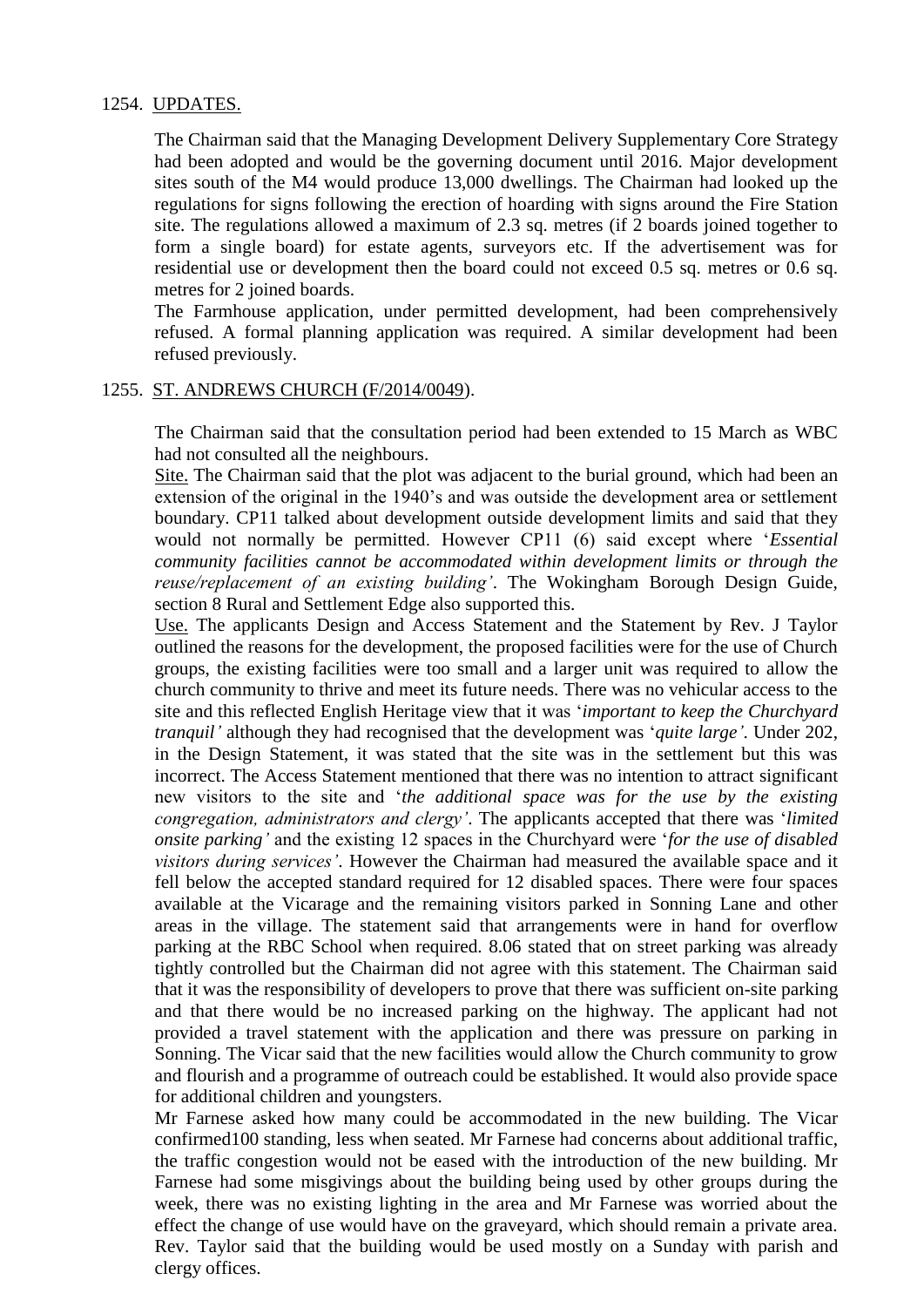Mr Liddiard said that a hedge would provide screening but he was concerned that the proposal could increase parking. Mr Liddiard was also concerned about the proposal being outside the settlement although he understood that the boundary had been moved to the Church wall eight years previously. Clearly no one had envisaged any development and he hoped that this development would not give comfort to other developers if it went ahead. He would probably object to the proposal if the applicant were anyone other than the Church but felt the Church was a special case. Mr Farnese said he could see the need for the building but was concerned that a future PCC might allow the building to be used for weddings and social functions. The Vicar said that clearly the building could not be used commercially, it would be located in the graveyard which was consecrated ground, it was also inconceivable that a Vicar would allow such use in the future. The village would object anyway and he would be prepared to accept a condition limiting the use. As a trustee he would not want to take business away from the Pearson Hall. Children of the current congregation were growing up and there was no separate meeting area for them. This was something the PCC wanted to provide. It would not be a Youth Club and would be for members of the congregation on Sundays only. Unfortunately Deidre Wells was in hospital but Rev Taylor understood that a Transport Plan would be lodged with WBC on 4 March. Mr Fisher said that his initial reaction was that the building was quite large, three times the size of the St. Sarik room. He asked which days, other than Sundays, would the building be used. Rev. Taylor said that Sunday's would be the primary use. There were also plans for a Lunch Club for OAP's, which would fill a gap that needed to be plugged. He was conscious of the parking issues and there would be some travel provision such as a mini-bus, which could park in the Vicarage. There would be a coffee morning on Wednesday's. Mr Fisher said that the Church was a special case but he was concerned that parking problems would increase. There were already problems when the Pearson Hall held an event and if one clashed with a Church event it could be problematic. Rev. Taylor said that he would be aware of Hall bookings and any clash but generally if the Church had a large event then the RBCS car park could be used. Mr Liddiard said that there was only one dissenting letter and that was about car parking not about the building. The Chairman said that the plans showed that the land allocated for the new building and garden was immediately adjacent to the existing line of graves limiting the available space. The facility would be lost to the community. Rev. Taylor said that the loss of three large trees during the winter storms had increased the size of the area and the PCC had not taken this into consideration as the plans had been prepared prior to this. Mr Farnese said that the lack of burial space was a national problem, would the new area donated by Mrs Cooksey be used for burials. The Chairman said that the new building would impact on travel and parking. PPG15 asked if a building were suitable for the proposed use and situation. The Chairman asked if there were any comments from those present but there were none. Mr Farnese felt a more modern design might have been more appropriate. Mrs Pownall felt the building would blend in and would be screened. Mr Liddiard was happy with the design and had been reassured having seen the view from the footpath and the comments from English Heritage. The Chairman said that there were two accesses neither of which was well lit. He was not sure if additional lighting in a tranquil area such as a churchyard was acceptable. Mr Mills said that it was likely that only one access would be used, there would be some low level of lighting but not in the burial ground. The Chairman said that everyone shared the concern about parking in an area already oversubscribed, this had to be balanced against the need. Mr Farnese asked if the parking concerns should be mentioned and the Chairman confirmed that they should and this was unanimously agreed. The Chairman then asked if anyone was against the proposal but there was none, it was agreed to say that there were no objections to the proposal but to express concerns about potential parking problems and the need for a travel plan. Mr Hart said that the Sonning and Sonning Eye Society had three concerns, the proposal was outside the settlement area, no traffic management plan and the loss of an amenity to the village. Rev. Taylor said that the building would be in an area currently used for compost, there was no need to be concerned